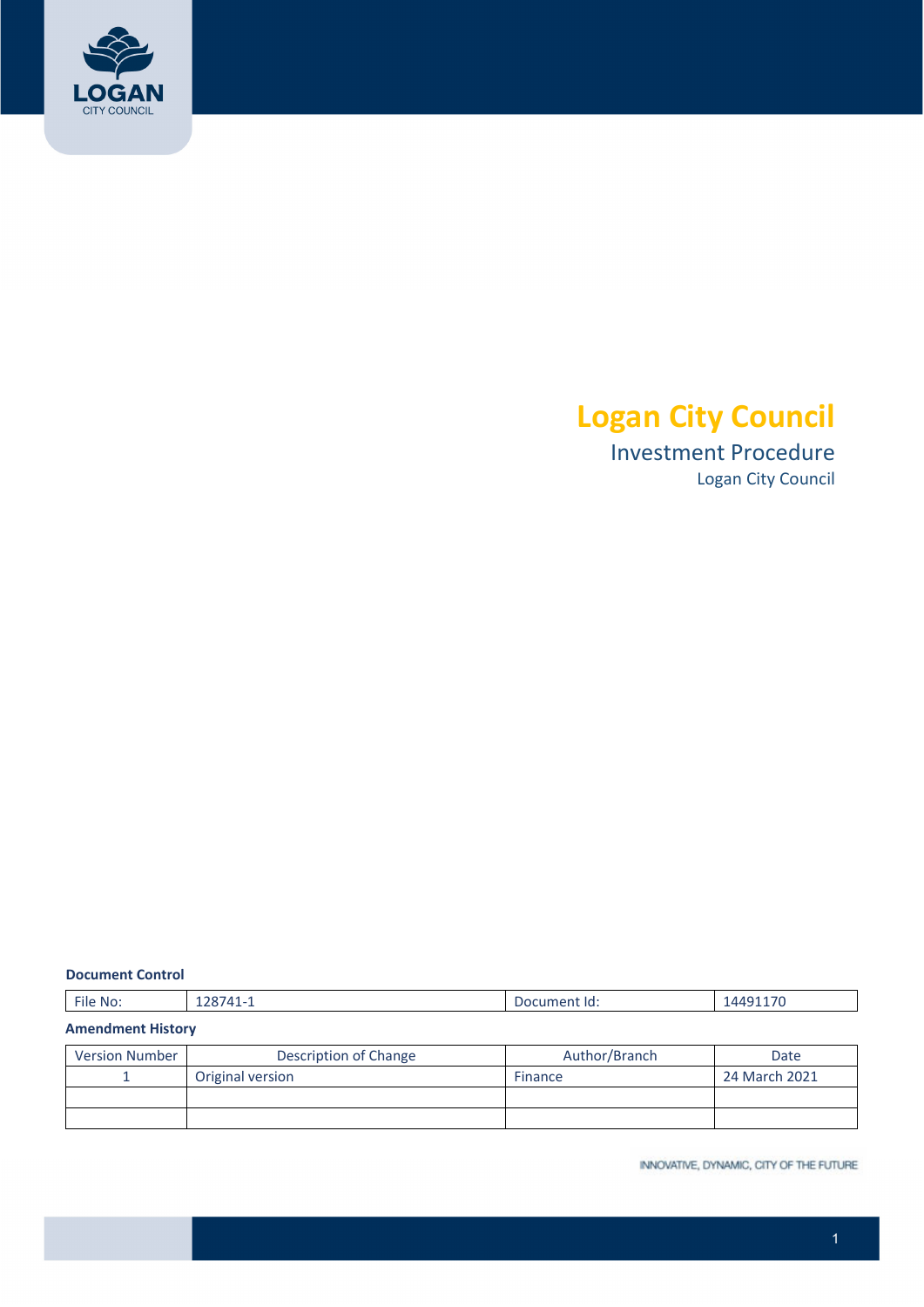# **Table of Contents**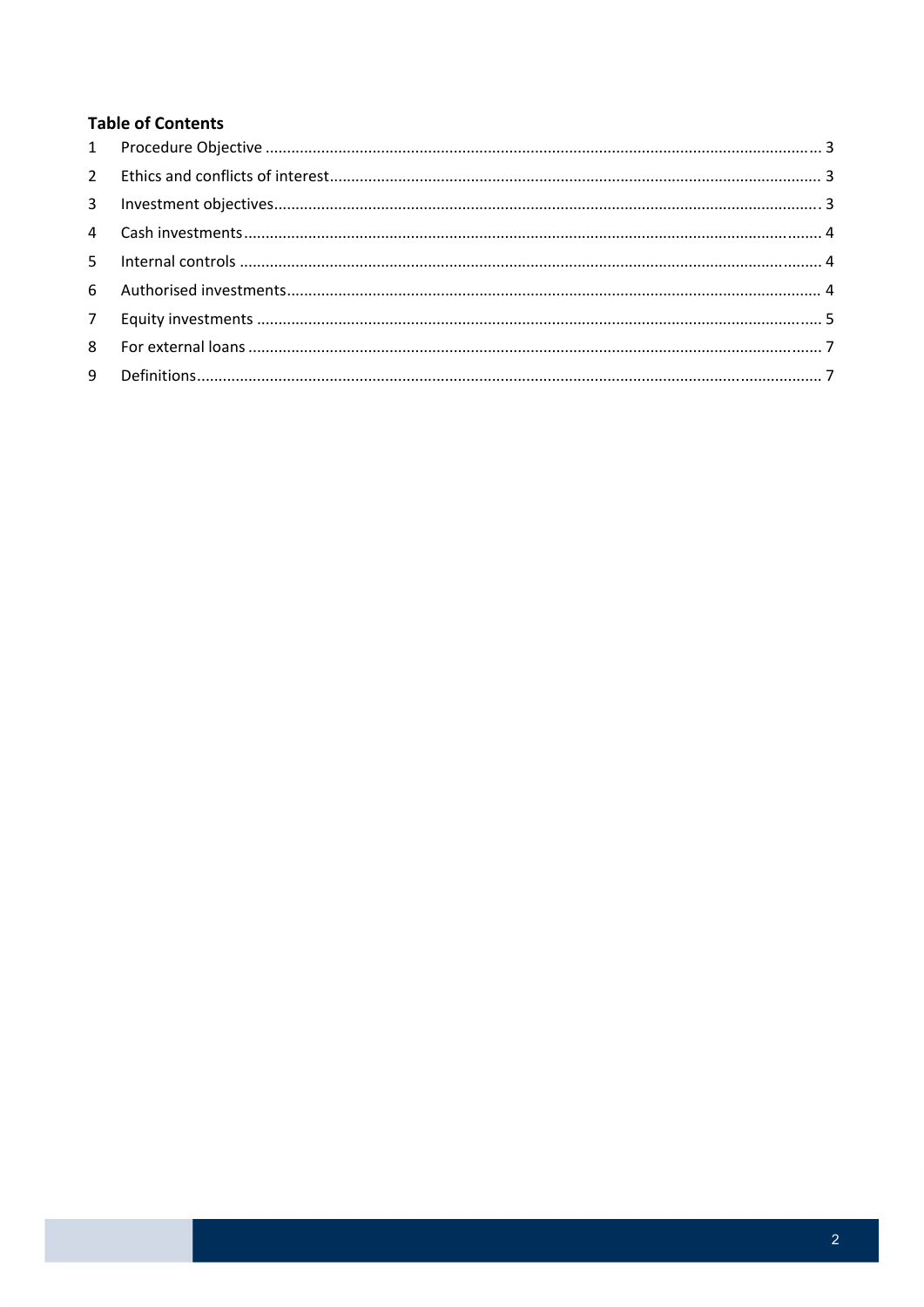# **1 Procedure Objective**

The Investment Policy applies to the investment of all surplus funds held by Council and to investments in the equity shares of and loans to third party entities.

 The purpose of this policy is to provide a framework to manage surplus cash and equity investments in accordance with section 191 of the Local Government Regulation 2012 and to ensure that there are investment criteria that reduce the risk of loss of capital, provide a beneficial return, are in the public interest and support Council liquidity requirements.

# 2 **Ethics and conflicts of interest**

The following principles are to be adhered to when managing Council investments:

- 1. Investments will be managed with the care, diligence and skill that a prudent person would exercise in managing the affairs of other persons.
- 2. Investment officers will consider the security of capital and Council income and liquidity objectives when making an investment decision
- 3. Investment officers will disclose to the Chief Executive Officer (CEO), any conflict of interest or holding of investment positions that could be related to the investment portfolio.

# **3 Investment objectives**

Investments shall be undertaken in a manner that:

- 1. Preserves Council equity:
	- (a) Investments are to be undertaken in a manner that seeks to ensure security of principal of the overall portfolio. This includes managing credit risk and market (interest rate) risk within given risk management parameters and avoiding any transactions that would prejudice Council's position.
	- (b) Investments in which there is not a capital guarantee must be considered in the overall investment strategy with a view to maintain overall security of the portfolio.
- 2. Manages credit risk:
	- (a) Council will evaluate and assess credit risk prior to undertaking an investment: Investments will be limited to those financial institutions that meet the minimum credit ratings provided by the SBFA Regulation s10.
	- (b) Investments will be sufficiently diversified to reduce credit risk from individual entities:

 Investment officers will ensure that no more than 40% of the amount of Council's investments are held with one financial institution for investments outside the Queensland Treasury Corporation (QTC) or the Queensland Investment Corporation (QIC).

- 3. Manages market risk:
	- (a) Investment officers will consider the cash flow requirements of the Council prior to undertaking investments:
		- (i) There is to be sufficient cash held in on‐call investments to meet short‐ and medium‐term cash imposts as recorded in the Council budget and long‐term financial plan cash flow statements.
		- (ii) Pursuant to the SBFA Act s31, Council shall maintain a deposit and withdrawal account with the Commonwealth Bank of Australia (CBA) for its day‐to‐day operating transaction requirements.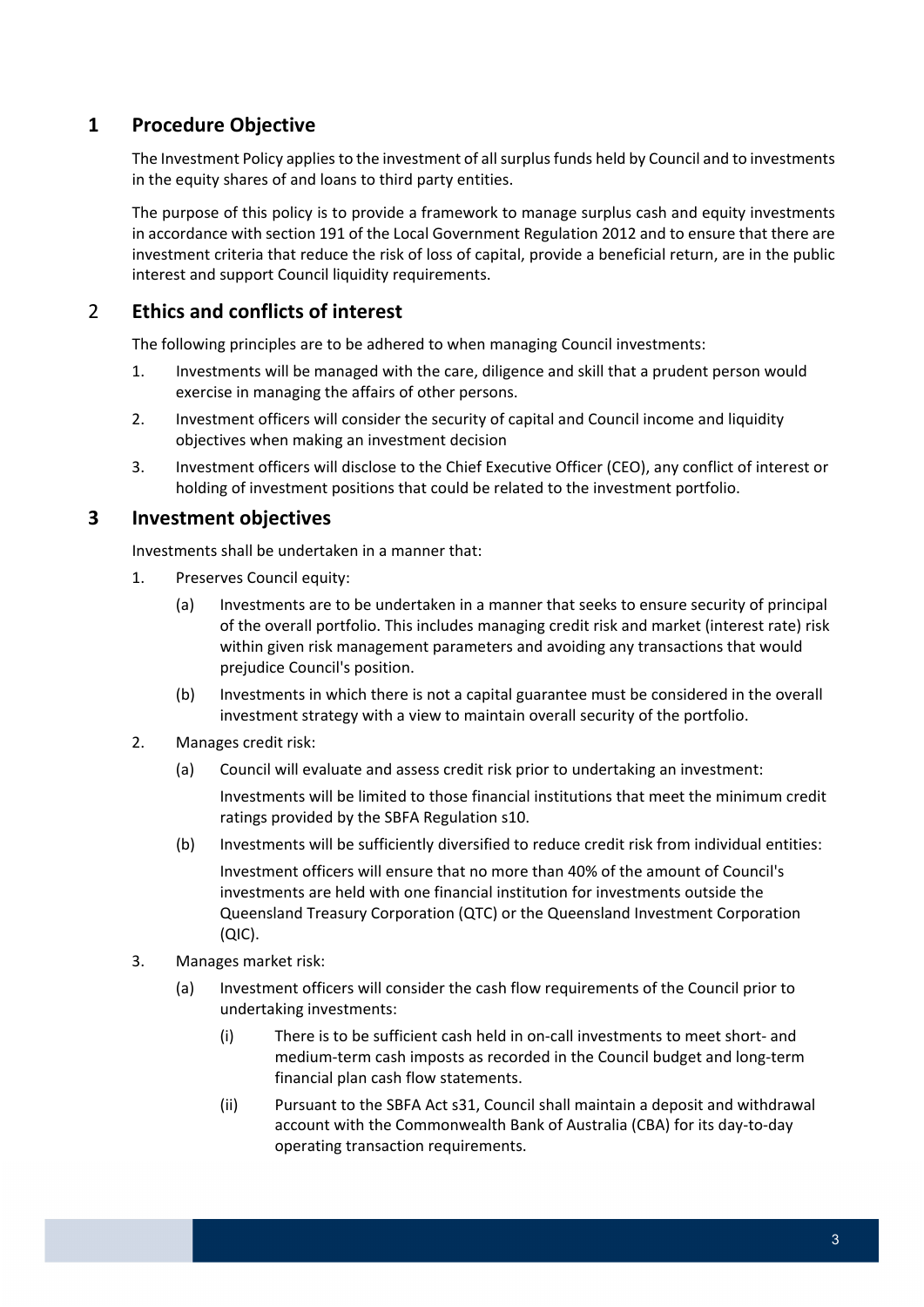- (iii) In addition to the balances held in its bank account, the investment portfolio will maintain sufficient liquidity to meet all reasonably anticipated operating cash flow requirements of Council as and when they fall due, without incurring significant transaction costs due to any need to sell an investment.
- 4. Maximises return on investment:
	- (a) Investment officers will ensure that the Council achieves value for money or a competitive price after considering the costs of an investment, (e.g. administration fees).
	- (b) For performance purposes, the investment portfolio will be benchmarked against the Australia Bank Bill index over a rolling one‐year period. The benchmark target is set to be equal to or above the index.
	- (c) The Council will not invest in term deposit investments where the annual rate of return is not at least fifty basis points (0.5%) over the return on the QTC Capital Guaranteed Cash Fund.

### **4 Cash investments**

- 1. The Director, Organisational Services and the Finance Manager are authorised to invest Council's surplus funds in investments that are consistent with this policy and relevant legislation.
- 2. The City Governance Committee is not permitted to direct daily investment decisions, select fund managers, or become involved in the daily operations of the investment portfolio.

### **5 Internal controls**

- 1. The Finance Manager will implement internal controls and processes to ensure that investment objectives are met and that the investment portfolio is protected from loss, theft or misuse including:
	- (a) A separation of duties to minimise the potential for collusion. In particular the functions relating to investment approval, transaction authorisation, transaction processing, and accounting and reconciling shall be separated.
	- (b) The Financial Accounting program will ensure that financial institutions, capital investment amounts, returns and terms and conditions are in accordance with approval.
	- (c) Investment terms are not to be broken to meet cash flow obligations, unless approved by Council resolution.

### **6 Authorised investments**

- 1. Investments are limited to those prescribed by Part 6 of the SBFA Act for local governments with Category 2 investment power.
- 2. The following investments are prohibited:
	- (a) Derivative based instruments;
	- (b) Securitised debt instruments;
	- (c) Structured products;
	- (d) Principal only investments or securities that provide potentially nil or negative cash flow;
	- (e) Stand‐alone securities that have underlying futures, options, forward contracts and swaps of any kind; and
	- (f) Securities issued in non‐Australian dollars.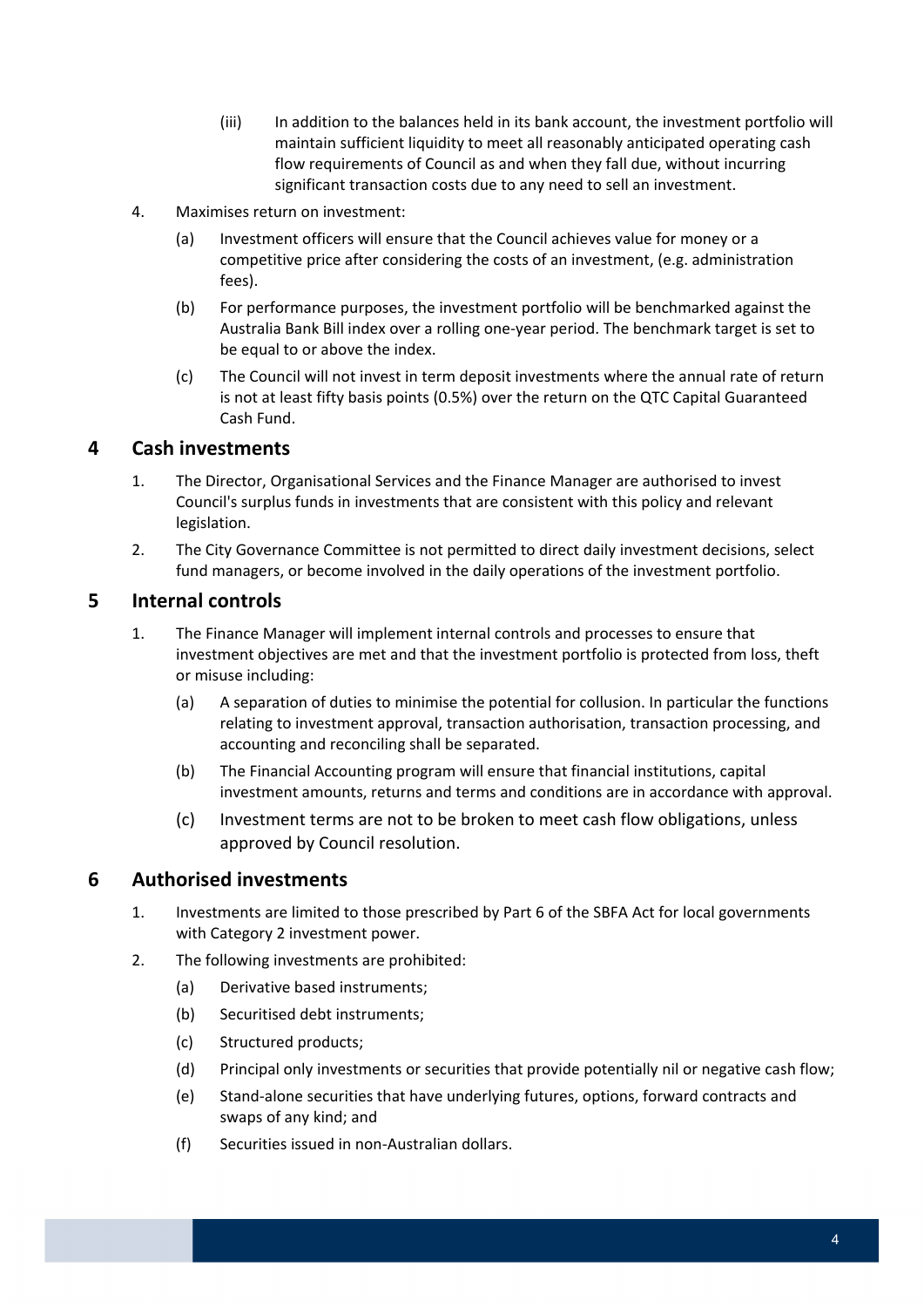- 3. Liquidity requirement:
	- (a) Given the nature of the funds invested, a maximum of 20 per cent of the investment portfolio will be held in illiquid securities, and at least 10 per cent of the portfolio will be held in investments that can be called at no cost or that will mature within 7 days.
- 4. New investment products:
	- (a) A new type of investment requires a full risk assessment to be presented to the City Governance Committee and adoption by Council.
- 5. Breach:
	- (a) Where Council holds an investment arrangement that is downgraded below the minimum acceptable rating level as prescribed under regulation, Council shall within 28 days after the change becomes known, either obtain the Treasurer's approval for continuing with the investment arrangement, or sell/redeem/withdraw the investment arrangement.
- 6. Safekeeping of records:
	- (a) Each transaction will require written confirmation by the broker/dealer/bank. Council will hold all security documents, or alternatively a third party custodian authorised by the Director, Organisational Services may hold security documents.
	- (b) The Financial Accounting program will reconcile all investment transactions and balances back to approval documentation and to third party statements and shall report any discrepancies to the Director, Organisational Services.
- 7. Reporting:
	- (a) The Finance Manager will prepare a quarterly evaluation and report of the transactions, concentrations, and performance of the investment portfolio.
	- (b) The report is to be provided to the City Governance Committee as soon as possible at the end of the reporting period, and will include:
		- (i) A list of securities held by maturity date/call date;
		- (ii) The weighted average yield to maturity;
		- (iii) Percentage held by investment type; and
		- (iv) The performance of the investment portfolio relative to the Index benchmark.

### **7 Equity investments**

The policy requires the following additional steps to be undertaken for equity investments:

- 1. The Council shall obtain the Treasurer's approval for a type 1 financial arrangement under the SBFA Act s60A prior to acquiring, consolidating, dealing with, disposing of, holding or issuing bonds, debentures, inscribed stock, shares, stock or other securities of any statutory body or corporation.
- 2. The Council shall not enter into an agreement that does not limit the liability of the Council, as between the parties to the agreement, to the amount committed by the Council under the agreement. To be clear, equity investments shall be limited to investments in either a Company Limited by Guarantee or a Company Limited by Shares.
- 3. Council may only enter into investment arrangements in a corporation limited by shares not listed on the stock exchange or in a corporation limited by guarantee not listed on a stock exchange.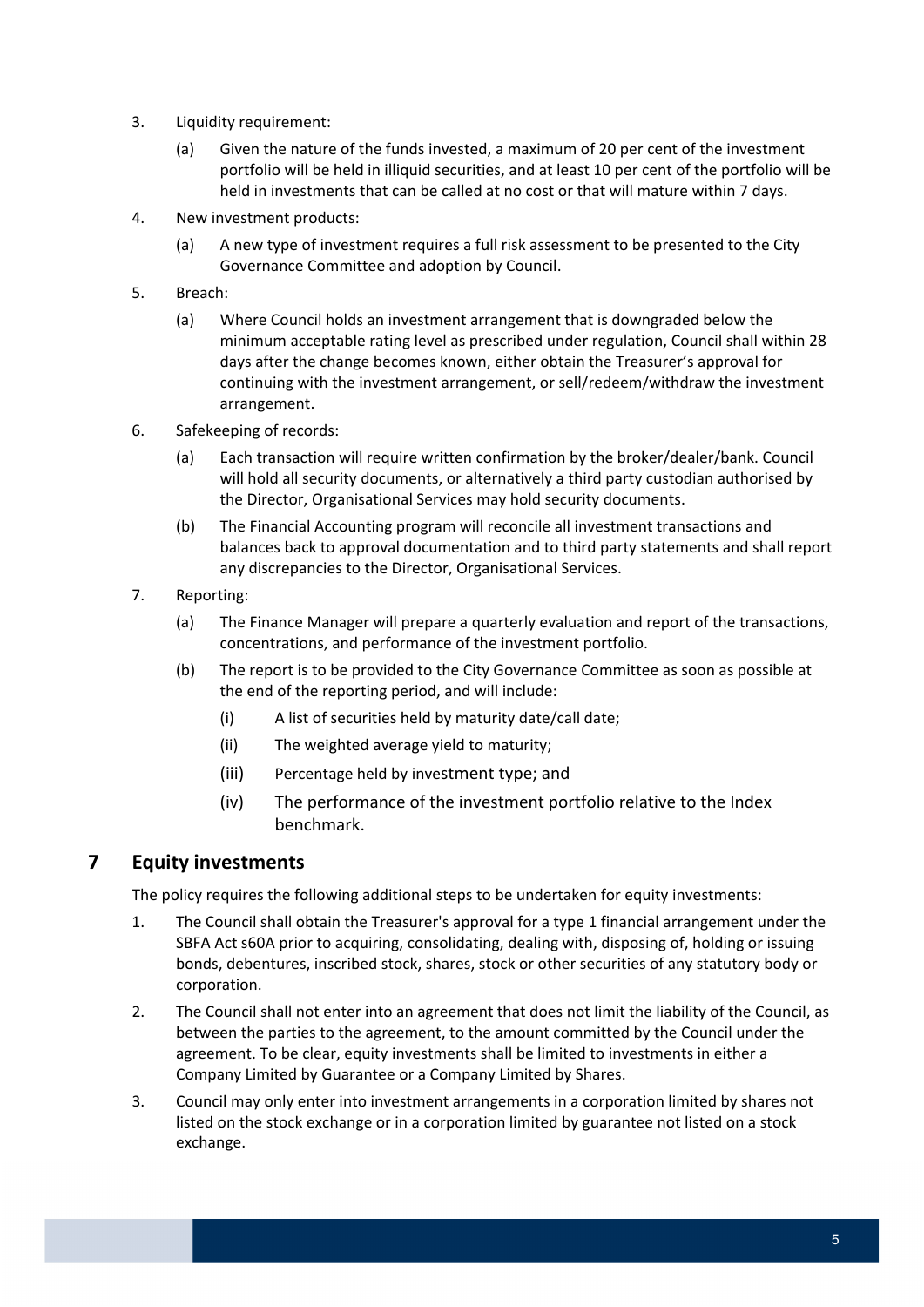- 4. Prior to investment, the Council will:
	- (a) Undertake a study of the relevant business (the investee) prospects
	- (b) Consider the investee prospectus to understand the investee company background and financial information, and other data that affect the Council's maximum risk requirements.
	- (c) Consider the investee's business plan to determine:
		- (i) The nature of the business to ensure this is in accord with the principles listed in the Council Corporate Plan and the expectations of the public.
		- (ii) The investee market analysis and business forecast to determine expected return on investment and access to required cash flows for the investee to operate in a profitable and sustainable manner.
		- (iii) The investee's product offering and how this will impact financial and cash forecasts
		- (iv) How the investee will market the business and their sales strategy
		- (v) The quality of the investee management and the length of time that management has been employed by the investee or in the relevant investee industry.
- 5. The Council shall establish an investment agreement that outlines the relationship between the investee company and the Council and shall include:
	- (a) Regular reporting requirements ‐ the Council shall be provided with at least a quarterly financial report within a reasonable specified timeframe, including key financial statements; in particular a statement of financial performance, a statement of financial position, cash flows, and a forecasted financial position over a term to be specified in the agreement.
	- (b) Annual audited reports of account within a specified timeframe.
	- (c) Restrictions on future share issues or provisions to maintain Council's shareholding.
- 6. The Council shall undertake steps to monitor business performance; including:
	- (a) Incorporate investee financial forecasts in the Council financial plan to ensure that predicted financial performance, financial position and cash flows are in accordance with Council expectations and do not detrimentally impact the Council results.
	- (b) Undertake quarterly and/or annual financial assessment and reporting to the Council City Governance Committee including:
		- (i) Relevant financial ratios; such as a minimum gross profit margin, net profit margin, debtors days, return on investment, working capital, and debt/equity.
		- (ii) Relevant non‐financial ratios ‐ e.g. staff turnover, sick rate statistics
		- (iii) A summary of current and forecast financial performance, financial position and cash flows accompanied by detailed commentary.
		- (iv) Undertake an impairment assessment based on the financial information provided.
- 7. For all cash and equity investments
	- (a) If a security is revalued so that its current market value is less than 95% of the amount of the investment, this must be referred to the Director Organisational Services for review monthly until market value improves to greater than the threshold.